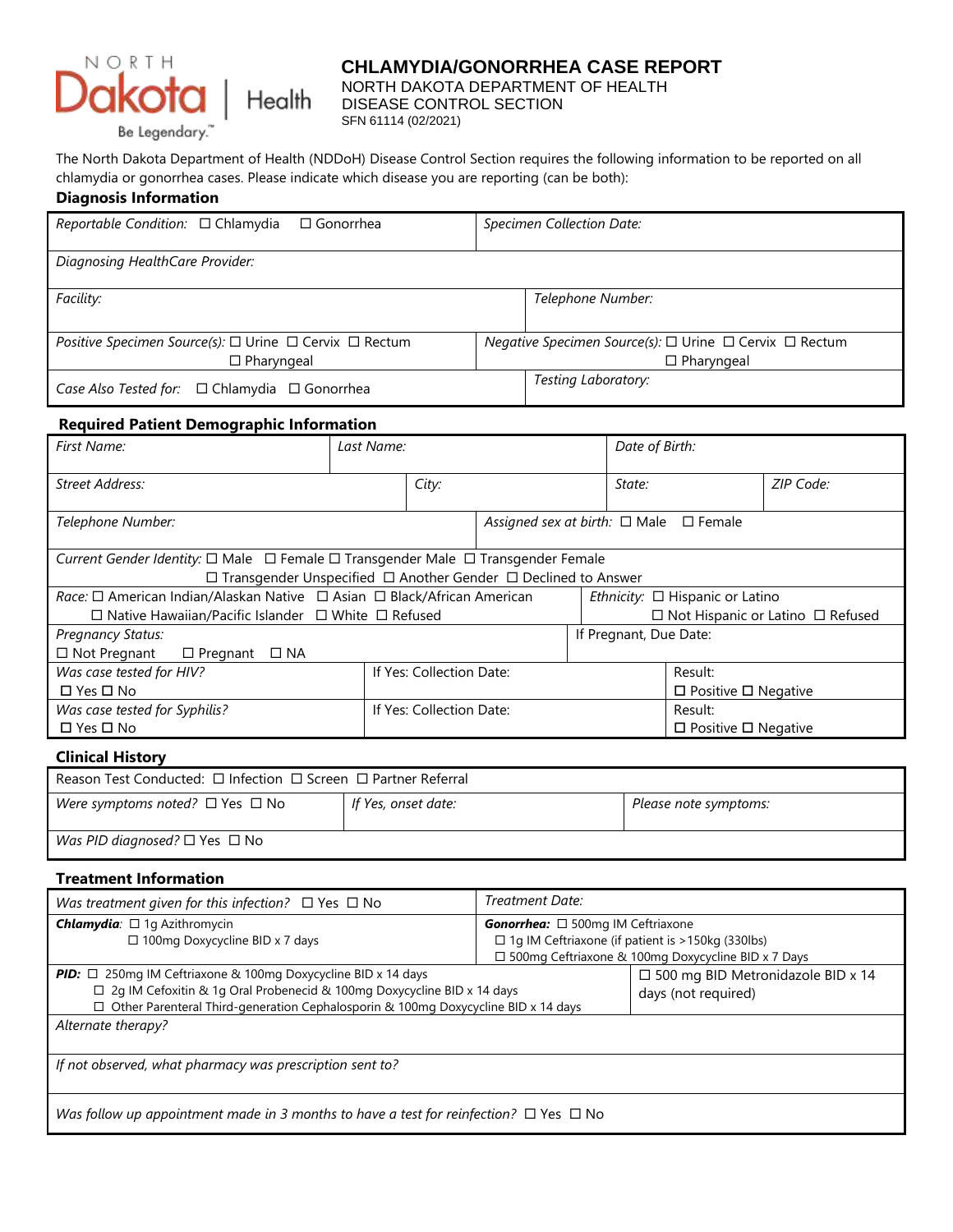## **Did the patient have or ever had any of the following risk factors?**

| Does the patient have a history of STI infections?        | П                                                                                | Yes                               | п           | No                                                        |
|-----------------------------------------------------------|----------------------------------------------------------------------------------|-----------------------------------|-------------|-----------------------------------------------------------|
| Is the patient resident/staff of correctional facility?   | П                                                                                | <b>Yes</b>                        | $\Box$      | <b>No</b>                                                 |
| Has patient used intravenous/injection drugs?             | П                                                                                | Yes                               | □           | No                                                        |
| Has patient used non-injection drugs?                     | П                                                                                | <b>Yes</b>                        | $\Box$      | <b>No</b>                                                 |
| Has the patient had sex while high/intoxicated?           | □                                                                                | Yes                               | □           | No                                                        |
| Has the patient had sex with an injection drug user?      | □                                                                                | <b>Yes</b>                        | □           | <b>No</b>                                                 |
| Has the patient traded sex for drugs or money?            | П                                                                                | Yes                               | $\Box$      | No                                                        |
| Has the patient had sex with an anonymous sex partner?    | П                                                                                | <b>Yes</b>                        | П           | <b>No</b>                                                 |
| Has the patient ever met sexual partners on the internet? | П                                                                                | Yes                               | □           | No                                                        |
| Total number of sex partners in last 12 months:           |                                                                                  |                                   |             |                                                           |
| Number of Female Partners                                 |                                                                                  |                                   |             |                                                           |
| Number of <b>Male</b> Partners                            |                                                                                  |                                   |             |                                                           |
| Number of Transgender Partners                            |                                                                                  |                                   |             |                                                           |
| What types of sex has the patient had?                    | □ Oral, unspecified<br>□ Oral, perform<br>$\Box$ Oral, receive<br>$\Box$ Vaginal |                                   |             | □ Anal, unspecified<br>$\Box$ Anal, top<br>□ Anal, bottom |
| How frequently does the patient use condoms during sex?   | $\Box$<br>П<br>(75%)<br>Half the time<br>$\Box$<br>(50%)                         | Always (100%)<br>Most of the time | $\Box$<br>□ | Not that Often<br>(25%)<br>Never (0%)                     |

#### **Sex Partner History**

*Obtain Partner History for 60 days prior to diagnosis.* 

| Partner Name:                                                             |       | Date of Birth or Approximate Age:                 | Gender Identity: $\Box$ Male $\Box$ Female<br>□ Transgender Male □ Transgender Female |  |  |
|---------------------------------------------------------------------------|-------|---------------------------------------------------|---------------------------------------------------------------------------------------|--|--|
|                                                                           |       |                                                   | $\Box$ Another Gender                                                                 |  |  |
| Address:                                                                  | City: | State:                                            | Telephone Number:                                                                     |  |  |
| Email Address/Phone Apps/Social Media Identifier (ex. Facebook ID):       |       |                                                   |                                                                                       |  |  |
| Date of First Exposure:                                                   |       | Frequency of Exposure:                            |                                                                                       |  |  |
| Date of Last Exposure:                                                    |       |                                                   | Note for Exposure Dates: Include approximate dates if exact date unknown.             |  |  |
| Was this partner contacted and referred for testing? $\Box$ Yes $\Box$ No |       | Was partner treated? $\square$ Yes $\square$ No   |                                                                                       |  |  |
| Was this partner tested? $\square$ Yes $\square$ No                       |       | Was partner treated via EPT? $\Box$ Yes $\Box$ No |                                                                                       |  |  |
| Partner Specimen Collection Date:                                         |       | Partner Treatment Type:                           |                                                                                       |  |  |
| <b>Partner Results:</b>                                                   |       | <b>Partner Treatment Date:</b>                    |                                                                                       |  |  |